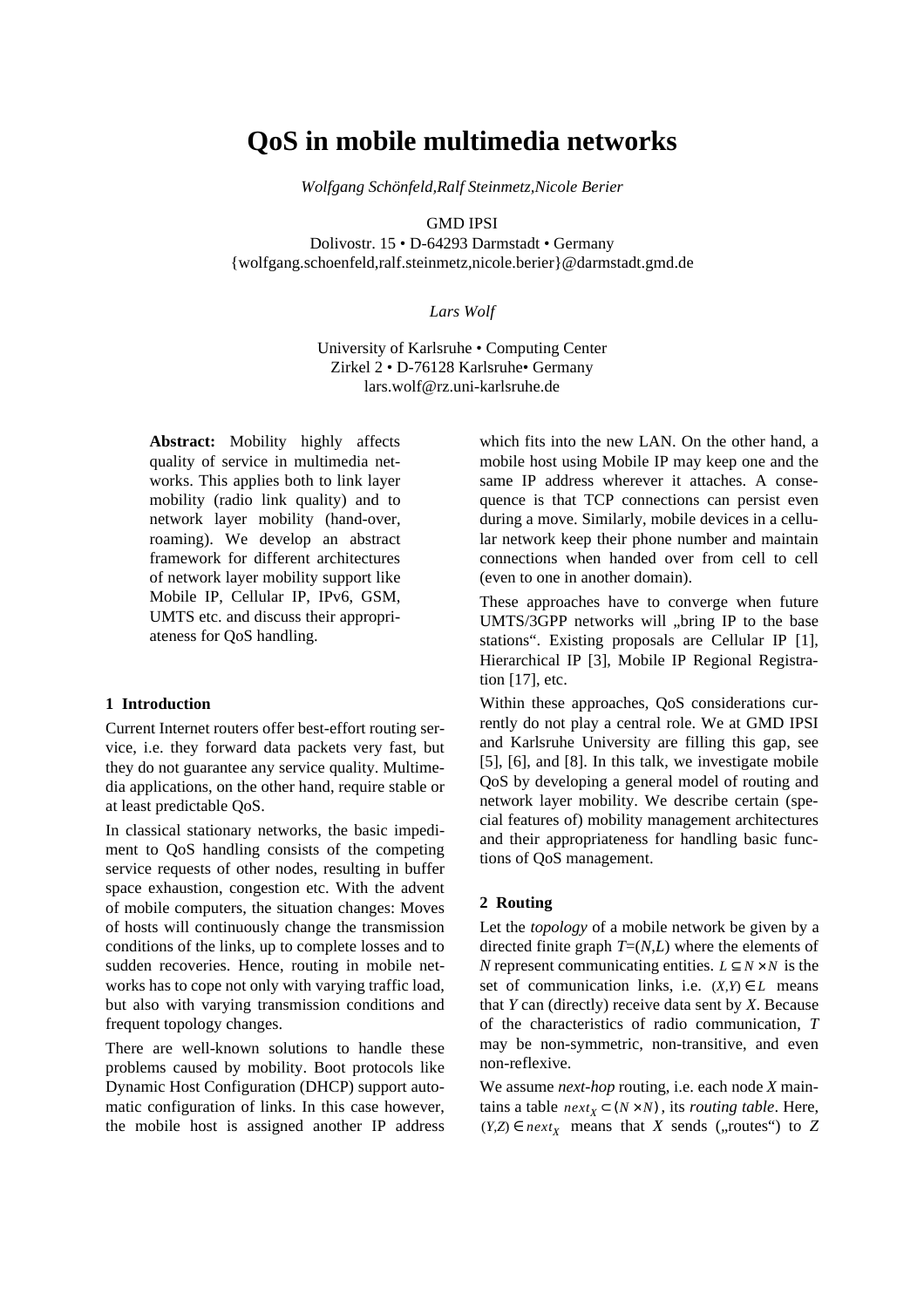packets addressed to *Y*. For any node *Y*, let  $\text{row}(P_Y) = \{(Y, Z) \in \text{next}_X \mid X, Z \in N\}$  be the sink graph to *Y*. It is *correct* if it is a strict partial order contained<sup>1</sup> in *L* in which Y is a maximal (,,last") element and which contains, for each other ...correspondent" node *C*, at least one path from *C* to *Y*. Routing in a network is *correct* if all nodes have correct sink graphs.

For the sake of presentation, we restrict mobility in the following way: A node without routing functionality (i.e. it is minimal in the sink graph for any node) is called an *end node*. A *base station* is a router loosing and gaining links over time. A *mobile node* is an end node with the same property. Hence, topology dynamics is restricted base stations and mobile nodes.

We consider both *multi-path* and *multi-cast* routing: Any router *X* receiving a packet addressed to a set *N* forwards it (after removing its own address, if necessary) to all neighbours Z (to which *X* is linked, obviously, and) for which there is some  $Y \in N$  such that  $(Y,Z) \in next_X$ . In case of uni-path and -cast routing, the sink graph degenerates to the well-known *sink tree*.

Multi-path routing can serve different purposes. First, there may be the need to spread network load across a broader collection of network links, see [1]. Second, multiple paths may be used to set up a distribution network of *mixes* for security reasons, see [2]. And third, multi-path routing may help to solve the inherent problem of location uncertainty, see e.g. [16]. Fast hand-over in cellular networks applies a special case of multi-path routing: Packets addressed to the mobile node arrive, for a certain time interval, both at the current and at the next base station. In an ideal network with unbounded resources where node mobility and packet arrival/ delivery were exactly predictable, multi-path routing would not be needed.

## **3 Routing Dynamics**

The topology of a mobile network is dynamic, i.e. links vanish or arise over time, caused by node mobility. We make no assumptions on how topology changes are detected. Base stations and/or mobile nodes may periodically send messages by which a partner node can derive whether a link persists. Such messages may contain further information like service advertisements etc. We also leave open which node, when detecting a change, triggers the network to react appropriately.

Topology changes need not immediately affect correctness of routing tables, in particular if multi-path routing is applied. A router may decide to keep a route in its table even when the underlying link is lost. Likewise, routers need not immediately use a newly arosen link. We leave out here any discussions on the principles to be applied and consider only the basic functions of adding and removing routes, no matter in which way they are applied.

In any case, to use a new link means adding new paths via this link. For a new link from a base station to the mobile node, new paths have to be added to the mobile node's sink graph. For a new link in the reverse direction, paths have to be added to the sink graphs of any other node. However, we need not worry about the latter case since base stations do not change their links to other routers - paths from them to other nodes are already known.<sup>2</sup>

Suppose now that a new link from base station *B* to mobile node *Y* has **arisen**. Let  $S \subseteq N$  be the set of nodes from which new paths to *Y* via *B* are to be added to *Y*'s sink graph. Methods to incorporate new routes into a network are well known. In the context of mobility, we propose to use B's sink graph to extend that of Y in the obvious way.

The converse case, i.e. that an existing link from base station *B* to mobile node *Y* is **lost**, is more difficult to handle. A quite common solution is to assign to any routing table entry a pre-determined life time ("timeout"). This means that entries vanish independently of whether the corresponding links exist and that they have to be refreshed periodically, with a time interval fitting to each entry's timeout.

The other solution is to explicitly delete entries from routing tables. If, by this, a link used in a cer-

<sup>1.</sup> Considering links as pairs of nodes excludes multiple links, but this does not cause any loss of generality and makes our framework easier to handle. However, it may be necessary in practice, e.g. when the mobile node uses more than one channel to communicate with the base station and only some of these channels vanish, say because of interference.

<sup>2.</sup> We do not consider adding new paths to the stationary part of the network (e.g. to spread network load).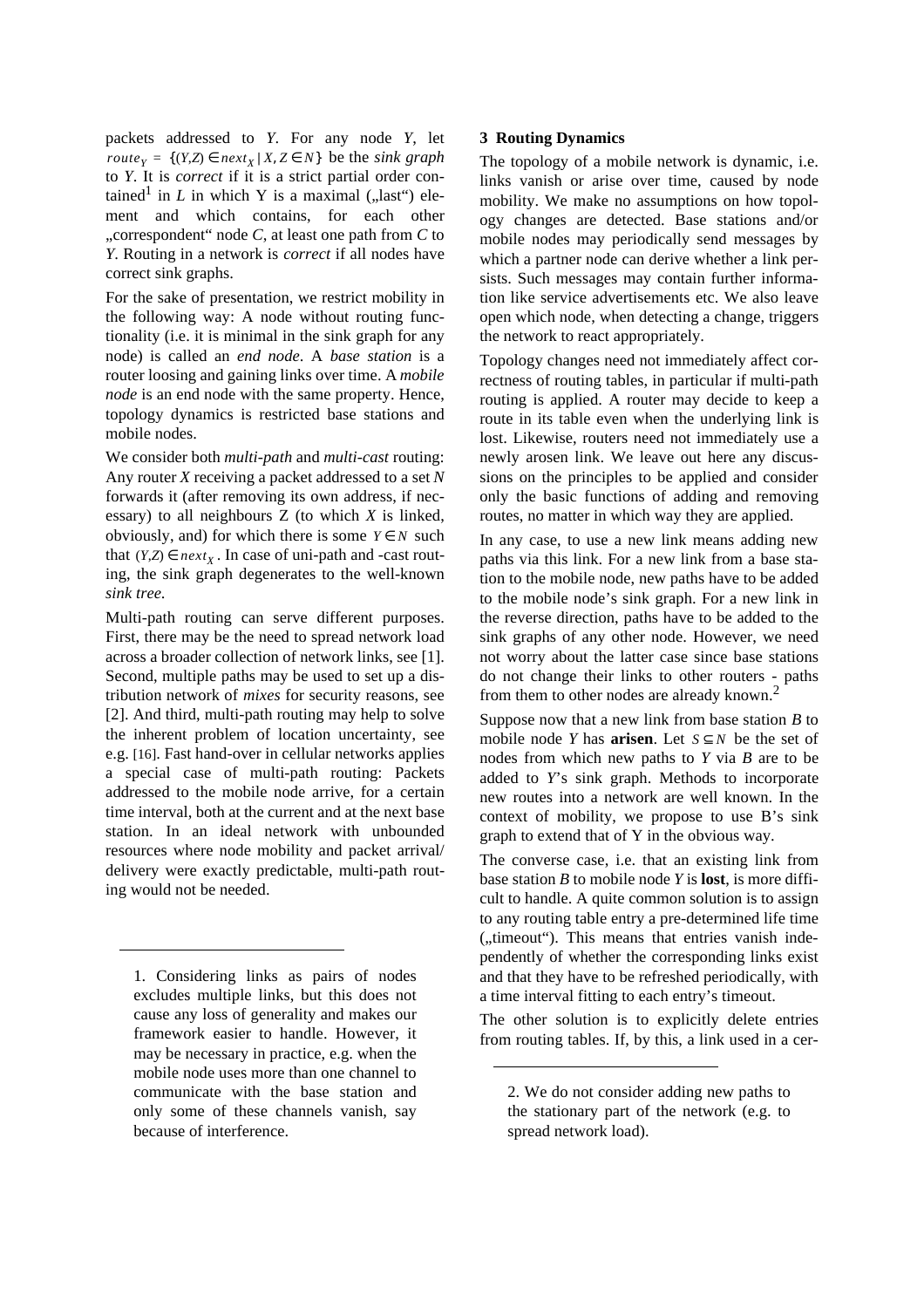tain sink graph vanishes, one has to decide whether routing should instantly be repaired or be left in a temporarily inconsistent state with the hope that the link will soon re-appear. Detailed answers to these problems will be given elsewhere.

The reader will recognize similarities to the garbage collection problem in run-time environments of some programming languages. Let us only mention here that, in the case of a tree-like topology, it makes sense to combine deletion of old entries with creation of new ones. This is the way how mobility is handled in standard cellular networks.

## **4 Tunnels**

To handle Internet mobility solely by routing table updates as described in Chapter 3 is obviously not feasible. One reason is that IP routing havily relies on address masking by which large sets of routing table entries can be contracted to one single entry. When a node moves, its new address may fall out of a mask, and masking would have to be reworked. It is a common understanding that Internet routing must be protected from this instability (see [7]) caused by mobility.

On the other hand, changing routing tables is appropriate (and already in use) for small (parts of) networks, in particular if they have a tree-like topology. The key idea of bringing mobility also to large networks is to restrict mobility support to a reasonably small subset of routers.

Many proposals apply this principle. To elaborate a common view, let us go back to the basic mobility problem. When a data packet following a path in the sink graph arrives at a missing link, it has to be dropped. Or stated otherwise, we have an inconsistency between packet address and routing table. Chapter 3 describes how to remove this inconsistency by changing the routing tables, but we may also change the packet address.<sup>3</sup> Before the packet can arrive at the receiver, we have to restore the original address.

The standard way of temporarily hiding the receiver address by another address is *encapsulation* (see [9]). Since en-(or de-)capsulation of a data packet in general means to enter (or leave) a lower layer (in the sense of OSI), we extend our general model of Chapter 2 in the following way.

The higher layer topology  $\underline{T} = (\underline{N}, \underline{L})$  is derived from the given topology  $T = (N,L)$  in the following way: Select a subset  $M \subseteq N$  of nodes and take a copy  $M$ of *M*, i.e. to each  $X \in M$ , there corresponds exactly one  $\underline{X} \in \underline{M}$ . Encapsulation means that there is a link from  $\underline{X}$  to  $X$ , and decapsulation is just the reverse.<sup>4</sup> Links within the upper layer (i.e. the set  $\underline{L}$ ) are inherited from those in  $L$ : Define  $L$  to be the set of pairs  $(X, Y)$  such that there is a path from X to Y within the lower layer T. We call such a link *virtual* and the corresponding path a *tunnel* realizing the virtual link. See picture below. Note that, in general, a virtual link is realized by more than one tunnel.

We restrict dynamics to the upper  $($ , mobility" $)$ layer. Its routing derives from that of the lower ("stationary") layer. In addition, two routers performing en- and decapsulation  $X$  and  $Z$  ("mobility agents") may *register* a virtual link leading to a mobile node *Y* by extending their routing tables in such a way that  $(Y,\underline{X}) \in next_X$  and  $(Y,Z) \in next_Z$ . All the other notions of Chapter 2 and Chapter 3 directly apply.

This general model admits a remarkably high degree of freedom for the development of new mobility architectures. E.g. one may consider to have more than one virtual link to a mobile node be registered at a mobility agent, even in parallel to a "stationary" link - resulting in a "multi-virtual-path" routing to possible locations of a mobile node (see last paragraph in Chapter 2 for this motivation).

Mobile IP (see [10] for the current version) is the most well-known existing architecture applying virtual paths. When considering the case of a foreign agent care-of address (and reverse tunneling), we have the subsequent picture.

<sup>3.</sup> Note that, this way, the inconsistency is only temporarily (just for one packet) removed whereas routing update is a persistent (as long as the node does not move again) correction.

<sup>4.</sup> Readers with some background in graph theory will recognize this as "unfolding the loop-back".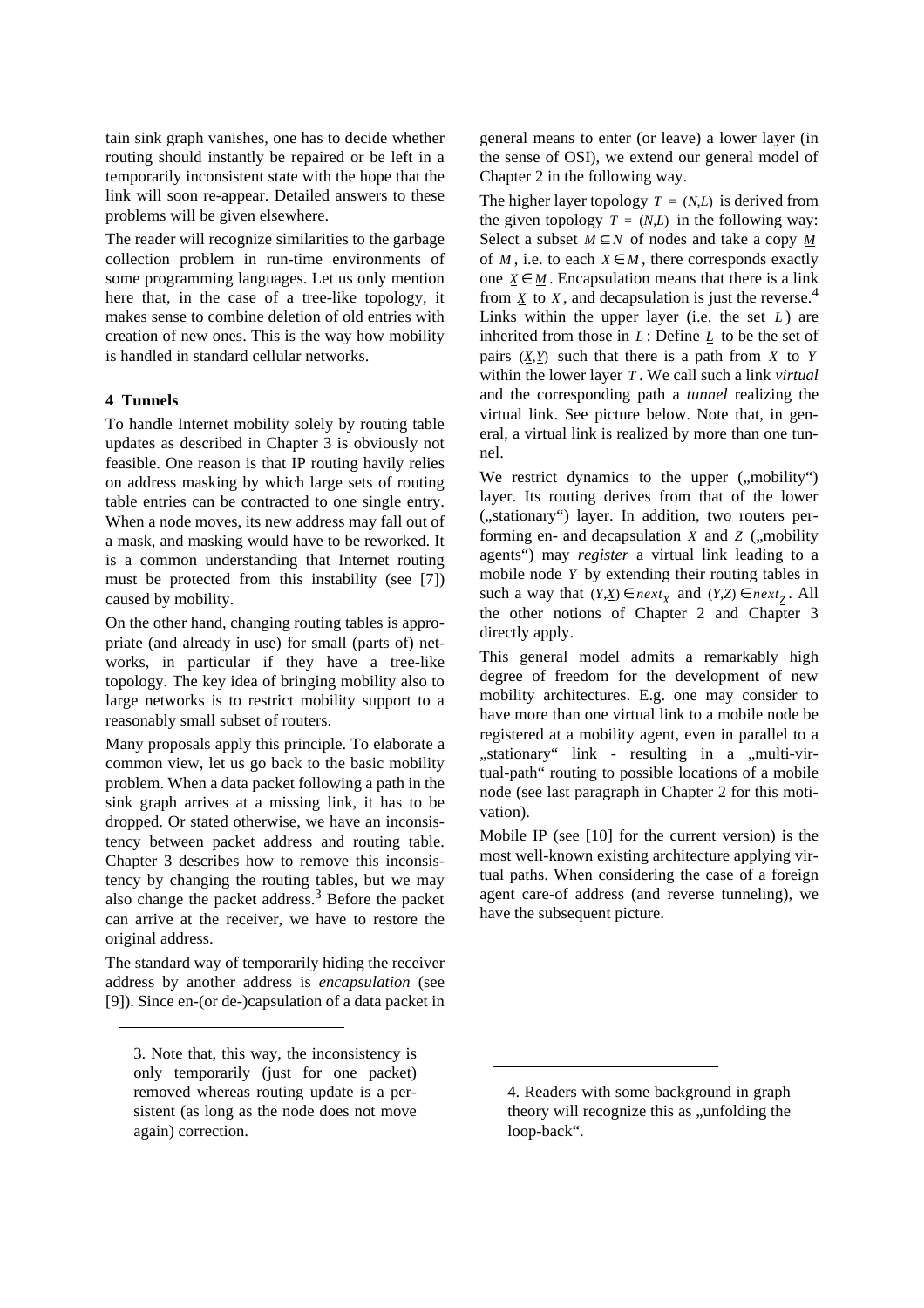

Virtual is the link between home and foreign agent. We get the case of a co-located care-of address by making the (former) foreign agent a normal router of the lower layer and adding a (non-virtual!) link to that layer leading from this router to the mobile node. As a consequence, the mobile node belongs to both layers.

A variation of this principle is to let the correspondent node be the starting point of the tunnel (see [11]) in order to avoid triangular routing (as in the above picture). Other mobility architectures like Cellular IP [1], Hierarchical IP [3], or Mobile IP Regional Registration [4] attach to the foreign agent a tree-like sub-network, thus combining the principles of routing updates and tunneling.

Any other combination is also feasible, e.g. spreading mobility agents all over the Internet. There are good reasons to expect from this a reduction of the control traffic necessary to handle mobility (agent advertisment, registration, etc.). Tree-like topologies for these architectures are discussed, but there are no discussions of non-tree topologies.

We do not exclude that an additional mobility layer is placed on top. This will be useful when not only single nodes, but whole pieces of the topology collectively move, as will be the case in large ship, trains, cars etc.

#### **5 Quality of Service**

To incorporate QoS into our model is now straighforward: We refine simple best-effort routing. Forwarding of a packet on a given link now depends on a *valuation* of that link (and, maybe, of other links). I.e. we have a function *b* which specifies for each link *l* the resources (bandwidth etc.) avaible for this link. Clearly, *b* will vary over time. Note that in best-effort routing, *b* degenerates to a Boolean function which assigns on of the values "exists" and ., does not exist" to any link.

Router *X* bases its decisions not only on its routing table  $\textit{next}_X$ , but also on *b*. It is out of the scope of this paper to discuss particular decision functions. See e.g. [6] or [8] for more details. We simply assume that *X* can compute a routing function *rX* which, based on valuation *b* and routing table , associates to each node Y a set of neighbours *next<sup>X</sup>* to which the packet in question has to be forwarded. Remember that (see Chapter 2) any packet is routed to all neighbours indicated by the routing table to which a link exists. Now, routing function  $r_X$ makes a selection among these neighbours according to valuation *b*.

Let us now approach the problem addressed in the title of this talk, i.e. how we can handle QoS in mobile multimedia networks. The key to a solution is given in Chapter 4 where we introduced a layered view of mobility. Obviously, both the underlying stationary layer and the mobility layer in a network can be equipped with QoS handling. Since QoS parameters of a virtual link derive from those of the corresponding tunnel, QoS guarantees within the upper layer clearly depend on those of the lower layer. But, to a certain extend, we can also influence from the upper layer the load in the lower layer. Let us consider an example.

In the COSMOS project (see [5]), mobile nodes within a construction side connect to those at the company's headquarter via, among others, satellite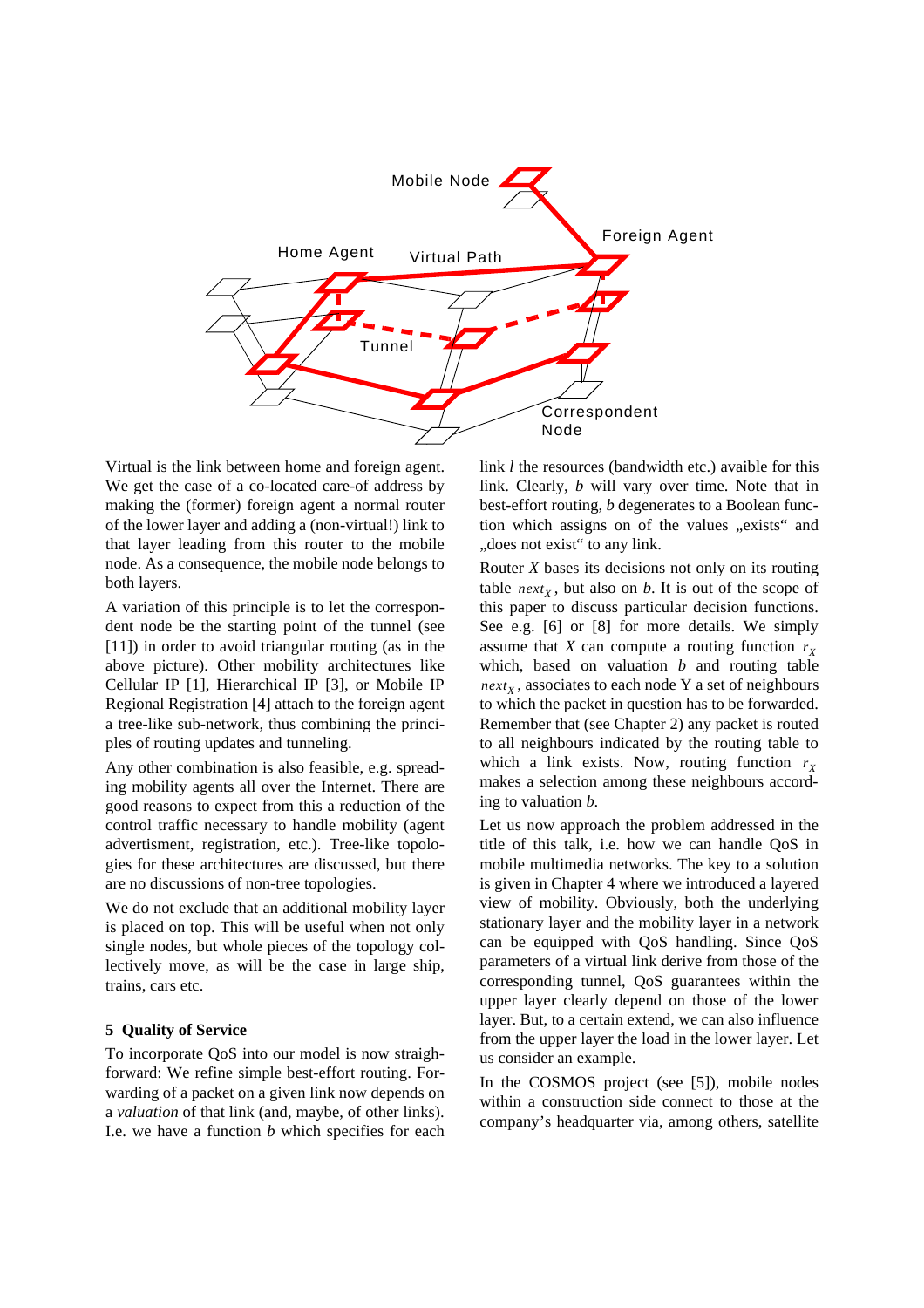or ISDN link. Both are expensive and, hence, should be set up only temporarily. By placing mobility agents on both sides of these links, we not only can handle mobility, but also can distribute load over these (and possibly other) links.

To handle the general case, consider a link from a node  $\underline{X}$  to a node  $\underline{Y}$  in the mobility layer. Seen from the underlying layer, it is a virtual link. Let S be the sub-topology of  $T$  defined by the set of tunnels realizing this link (see Chapter 4). We call it the *sub-topology* realizing the given link.

For an application of this construction, assume that, within the mobility layer, we can choose among two different links to set up a route between one and the same endpoints. In the underlying layer, this means that we choose among two different (maybe, disjoint) sub-networks.

## **6 Conclusions**

In this talk, we developed a general model in which the appropriateness of mobility support architectures can be discussed. In particular, we showed how QoS handling within mobile network and within the underlying network depend on each other.

One result which can be derived is that, the smaller the tunnels realizing the links of the mobility layer are, the finer can QoS be handled. Or stated otherwise, architectures for mobility support which use single end-to-end tunnels (like Mobile IP) can handle QoS only by relying to that of the underlying stationary network.

Clearly, the model developed in this paper is too general to be implemented, but it may help to develop partial solutions which best fit to particular situations.

### **References**

The Internet Documents mentioned here are available at http://ietf.org/.

- [1] A. Campbell e.a., "Cellular IP", draft-ietf-mobileip-cellularip-00.txt (2000).
- [2] D. Chaum, "Untraceable Electronic Mail, Return Addresses, and Digital Pseudonyms", *Communications of the ACM 24/2* (1981), 84-88
- [3] C. Castellucia, "Hierarchical Mobile IPv6 Proposal", *Institut National de Recherche en Informatique et en Automatique*, Report 226 (1998).
- [4] E. Gustafsson, A. Jonsson, C. E. Perkins, "Mobile IP Regional Registration", *Internet Draft* draft-ietf-mobileip-reg-tunnel-02.txt  $(2000)$ .
- [5] H. Huang, A. Meissner, W. Schönfeld, R. Steinmetz, "QoS Policy Framework and its Implementation", to appear in Proc. ICCT2000, Beijing (2000).
- [6] M. Karsten, N. Berier, L. Wolf; R. Steinmetz, "A Policy-Based Service Specification for Resource Reservation in Advance", *Proceedings of the International Conference on Computer Communications*, (1999.
- [7] C. Labovitz, G. Robert Malan and F. Jahanian, "Internet routing instability", *IEEE/ACM Transactions on Networking* 6 (1998), 515-528.
- [8] A. Pajares, N. Berier, L. Wolf, R. Steinmetz, "An Approach to Support Mobile OoS in an Integrated Services Packet Network", *First Workshop on IP Quality of Service for Wireless and Mobile Networks*, *Aachen, Germany* (1999).
- [9] C. E. Perkins, "Minimal Encapsulation within IP", *Internet Proposed Standard* RFC 2004(1996).
- [10] C. E. Perkins, "IP Mobility Support for IPv4, revised", *Internet Draft* draft-ietf-mobileip-rfc2002-bis-01.txt (2000).
- [11] C. E. Perkins, D. B. Johnson, "Route Optimization in Mobile IP", *Internet Draft* draft-ietf-mobileip-optim-09.txt (2000).
- [12] Andrew S. Tanenbaum, "Computer Networks", Prentice-Hall (1996).
- [13] W. T. Teo and Y. Li, "Mobile IP extensions for Private Internets Support (MPN)", *Internet Draft* draft-teoyli-mobileip-mvpn-02.txt (1999).
- [14] W. Willinger and V. Paxson, "Where Mathematics meets the Internet", *Notices of*